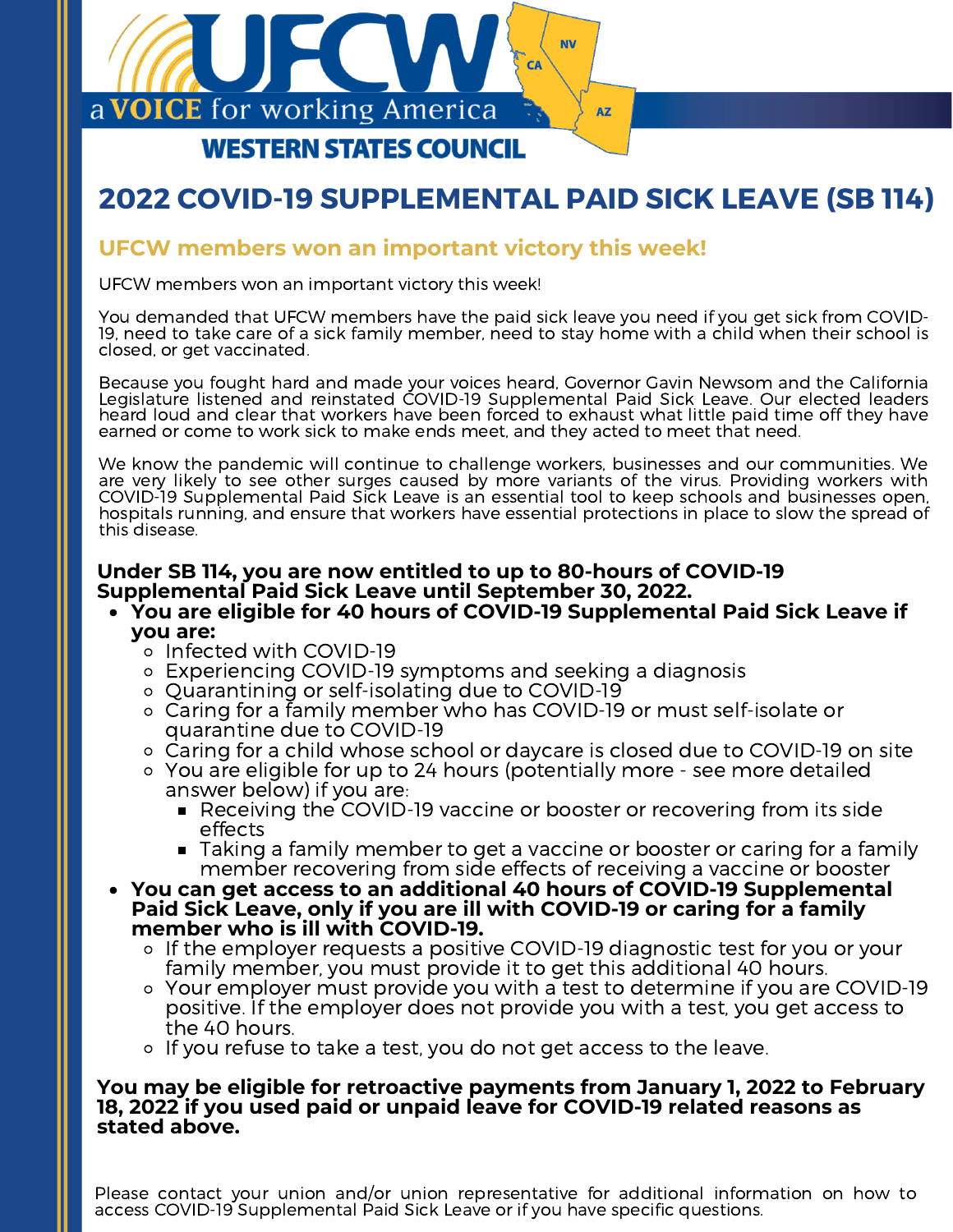# **FREQUENTLY ASKED QUESTIONS 2022 COVID-19 SUPPLEMENTAL PAID SICK LEAVE (SB 114)**

#### **Is SB 114, the 2022 COVID-19 Supplemental Paid Sick Leave law the same as SB 95 the 2021 COVID-19 Supplemental Paid Sick Leave law?**

No, the two laws are different and have different ways workers qualify for COVID-19 Supplemental Paid Sick Leave. SB 95, the 2021 COVID-19 Supplemental Paid Sick Leave law workers were eligible under last year expired on September 30, 2021. SB 114 is a completely new law and will give workers COVID-19 Supplemental Paid Sick Leave law starting on February 19, 2022, with potential retroactivity to January 1, 2022. Please note the different reasons to be able to access this new leave in the questions below.

#### **What does this new COVID-19 Supplemental Paid Sick Leave law provide workers?**

SB 114 provides workers with up to 80 hours of COVID-19 Supplemental Paid Sick Leave.

Workers get access to 40 hours of COVID-19 Supplemental Paid Sick Leave if the worker is infected with COVID-19; experiencing COVID-19 symptoms and seeking a diagnosis; quarantining or selfisolating due to COVID-19; caring for a family member who has COVID-19 or must self-isolate or quarantine due to COVID-19; caring for a child whose school or daycare is closed due to COVID-19 on site; receiving the COVID-19 vaccine or booster or recovering from its side effects (for a maximum of 24 hours); or taking a family member to get a vaccine or booster or caring for a family member recovering from side effects of receiving a vaccine or booster (for a maximum of 24 hours).

Workers can get access to an additional 40 hours of Supplemental Paid Sick Leave if they are ill with COVID-19 or caring for a family member who is ill with COVID-19 and show documentation of a positive COVID-19 test if asked. If the employer requests proof of diagnosis for the family member, the worker must provide it. If a worker requests leave under these 40 hours, the employer must provide the worker with a COVID-19 test. If the employer does not provide the test, the worker is eligible for the additional 40 hours of paid leave. If the worker refuses to take the test, they will not be eligible for the leave.

The 80 total hours of COVID-19 Supplemental Paid Sick Leave a worker is entitled to under SB 114 is in addition to other paid and unpaid leaves, time-off, and vacation the employer provides you and any paid sick leave available under the Healthy Workplaces, Healthy Families Act of 2014.

#### **Who is eligible for COVID-19 Supplemental Paid Sick Leave?**

Workers who work for public or private employers with 26 or more workers are required to provide this benefit to all workers, full or part-time.

Full-time employees and employees scheduled to work, on average, at least 40 hours per week in the two weeks preceding the date the covered employee took COVID-19 supplemental paid sick leave are entitled to up to 80 hours of COVID-19 Supplemental Paid Sick Leave.

Part-time employees will be entitled to COVID-19 Supplemental Paid Sick Leave based on the total number of hours the worker is normally scheduled to work for the employer over one week. If the worker works a variable number of hours, it will be seven times the average number of hours the worker worked each day for the employer in the six months before the covered employee took the COVID-19 Supplemental Paid Sick Leave. If the worker worked less than six months but more than seven days, the calculation shall be made over the entire period the covered employee has worked for the employer.

#### **What can I use COVID-19 Supplemental Paid Sick Leave for?**

Workers can use COVID-19 Supplemental Paid Sick Leave if the worker is infected with COVID-19; experiencing COVID-19 symptoms and seeking a diagnosis; quarantining or self-isolating due to COVID-19; caring for a family member who has COVID-19 or must self-isolate or quarantine due to COVID-19; caring for a child whose school or daycare is closed due to COVID-19 on site; receiving the COVID-19 vaccine or booster or recovering from its side effects; or taking a family member to get a vaccine or booster or caring for a family member recovering from side effects of receiving a vaccine or booster. Workers may receive a maximum of 24 hours out of the original 40 hours for reasons related to the vaccine.

#### **Could I use COVID-19 Supplemental Paid Sick Leave to cover time getting vaccinated? What about recovery from potential side-effects from the vaccine?**

Workers can use up to 24 hours of COVID-19 Supplemental Paid Sick Leave (out of the original 40 hours provided) to attend a vaccine appointment or recover from vaccine-related side effects for themselves or a family member. A worker may be able to access additional hours if they have a doctor's note saying they or a family are continuing to experience symptoms related to a COVID-19 vaccine or vaccine booster and need more time.